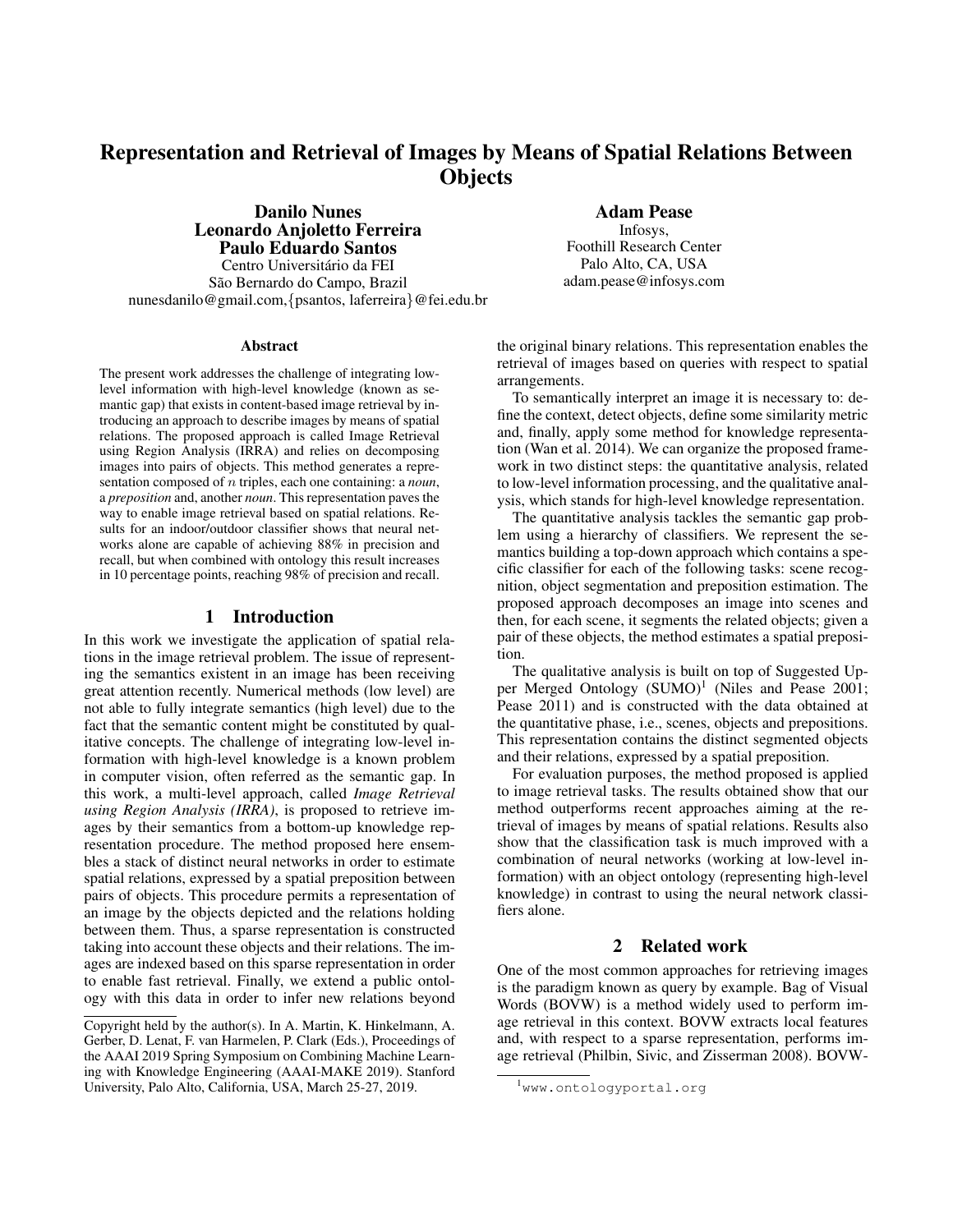based techniques retrieve images by their visual similarity. However, the retrieval task does not take into account the meaning (or semantics) of the information sought, since it is solely based on numerical analyses. On the one hand, the way an image is represented is crucial to enable a fast retrieval of images. On the other hand, there is poor correlation between the semantics one image might contain and its constructed representation (Hudelot, Atif, and Bloch 2008).

One possible way to represent the semantics expressed in images is by following the steps described in (Hare et al. 2006) extract and describe the features of interest, perform object segmentation and create a high-level representation of the detected regions in the images. Considering nonstructured regions in images, the goal is to assign a distinct label to each one of them. A number of approaches have focused in labeling regions in an image. To name some of the most relevant we can refer to those based on Conditional Random Fields (CRF) (Gould, Fulton, and Koller 2009), approaches based on deep Neural Networks (NN) (Socher et al. 2011) or Convolutional Neural Networks (CNN) (Girshick et al. 2014), combinations of CRF and CNN have also been applied to this task (Zheng et al. 2015). These methods, however, do not take into account relations between objects in images, as considered in this paper. It is worth noticing that, in order to reduce the semantic gap, it is important to represent the spatial relations among objects, since these relations suffer less from viewpoint changes than the object recognition itself (Bloch, Hudelot, and Atif 2007). Some work has investigated the inclusion of high-level knowledge focused on spatial relations in image analysis. For example, we can cite the work of (Bloch, Hudelot, and Atif 2007) and (Hudelot, Atif, and Bloch 2008). Both of them establish high-level assumptions to enhance the low-level processing. And more recently, we refer to (Lu et al. 2016) and (Dai, Zhang, and Lin 2017) both of them establish relations between objects in an image based on a set of distinct predicates. Similarly, (Malinowski and Fritz 2014) focus on image retrieval by using queries built on spatial relations between objects in images and (Mai et al. 2017) that retrieves images based on spatial arrangement of an example input image. In the present paper, we propose a new paradigm that combines quantitative processing and also qualitative analysis in an end-to-end architecture.

In order to establish a spatial relation, it is necessary to define a reference system. For instance, considering the relation  $x$  is *in front of*  $y$ , three concepts should be defined: the target object, the reference object and the reference system (Hudelot, Atif, and Bloch 2008). The reference system is, in general, categorized from the observer's viewpoint (relative or absolute), or with respect to the way that the relation is used: intrinsic, extrinsic or deictic. This work uses intrinsic relations, which specify a relation under the perspective of an observer. It is important to reinforce that these relations are not constant in time and can also change their status with respect to the adopted perspective. The present work uses spatial relations as defined by a general ontology in order to accomplish the automatic extraction of the semantic content present in an image.

There are distinct definitions of ontology found in the lit-

erature (Sankat, Thakur, and Jaloree 2016). In this work, ontology is understood as in (Lehmann and Vöelker 2014) which defines ontology as a formal knowledge representation, which may or may not be restricted to a specific domain. This representation is expressed in a manner that might be understood by a computational process (Sankat, Thakur, and Jaloree 2016). Ontology might be referred as the commonsense knowledge with respect to a domain of interest, and can be expressed by: concepts, relations between concepts, functions and instances. The Suggested Upper Merged Ontology (SUMO), used in this work, extends these concepts with axioms in higher-order logic that attempt to define each concept.

# 3 Image Retrieval using Region Analysis (IRRA)

In this work we address the problem of the semantic gap in image retrieval by representing an image by the spatial relation among the objects existing in the image itself. Our aim is to combine information obtained from the pixel level (quantitative analysis) with information provided by specialists (qualitative analysis), in this work the specialist knowledge is defined in terms of spatial prepositions in a general ontology. The method proposed in this work is called Image Retrieval using Region Analysis (IRRA) and is summarized in Figure 1. Considering an input image, IRRA applies a neural network in order to segment objects in the image, that are further combined into pairs of objects. In the sequence, for each pair, a preposition between them is estimated. Thus, we decompose the image into n-triples containing pairs of objects and a spatial preposition. These n-triples could, thus, be used to represent (and reason about) the domain. Section 3.1 describes the quantitative analysis of IRRA in more detail.



Figure 1: Overview of IRRA method numerical analysis phase.

#### 3.1 Quantitative analysis

The proposed pipeline of the quantitative analysis is the following:

- 1. Identify the context in which objects are inserted;
- 2. Detect regions in the images occupied by each object;
- 3. Combine the detected objects in pairs;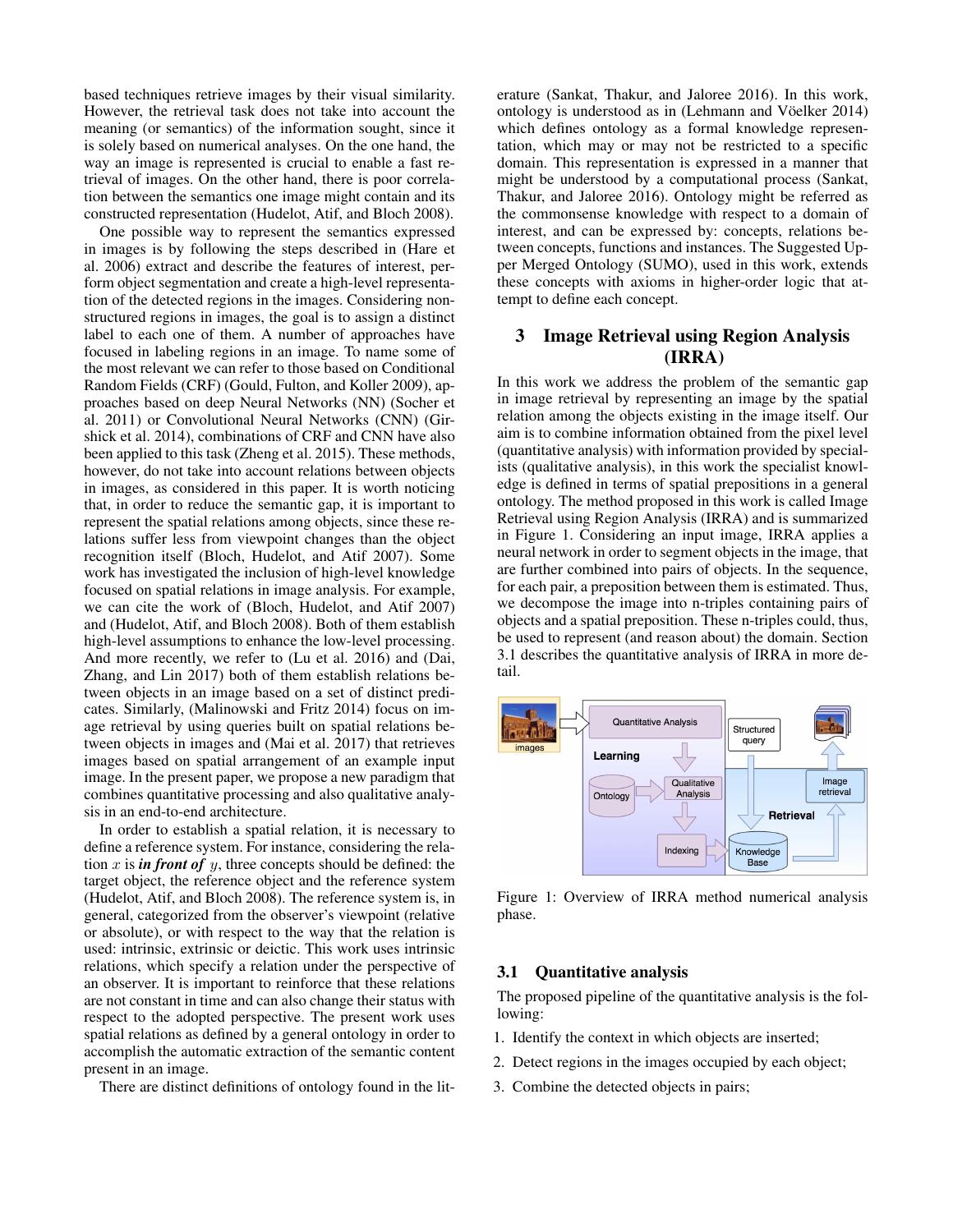4. Estimate a spatial relation for every detected object pair.

In order to perform all these tasks, a stack of neural networks is applied. We apply three distinct neural networks to hierarchically detect context, objects and spatial relations.

Context identification: The first neural network is applied in order to estimate context. In this work, context is understood as the scene class an image belongs to. Two scene classes are used in this work: *indoor* and *outdoor*. We created a model whose architecture is identical to that described in AlexNet (Krizhevsky, Sutskever, and Hinton 2012) in order to perform this classification. The purpose of this step is to reduce the number of target objects, dismissing inconsistent objects with respect to the scene; objects such as buildings and cars will not be part of the segmentation of an indoor model, for instance.

Object segmentation: Object (semantic) segmentation is the second step to represent high-level information in an image. This task is challenging since we want to classify an image pixel-wise; besides, object identification is dependent on the context that the objects are immersed in. The neural networks that are performing semantic segmentation in this work have the same architecture, although each one has its own set of weights. The main difference between them is the target classes that they use to construct the model.

The segmentation neural networks generate a set of class proposals for each pixel in the image. Additionally, similar pixels are grouped together in order to represent objects. In this work we focus on assigning spatial relations between pairs of these segmented objects. In order to define a spatial region, we map pairs of detected objects aiming at establishing a representation that might be expressed in topological terms. Then, another neural network is used to estimate a spatial preposition from the previous (topological) classification. Each image  $I_x$  generates a  $C^{I_x} = \binom{n^{I_x}}{2}$  $\binom{1}{2}$ , where  $n^{I_x}$ is the number of objects detected for image  $I_x$ , and  $C^{I_x}$  is the combination of  $n^{I_x}$  in pairs.

**Preposition estimation:** A sparse representation of  $C^{I_x}$ is created and is provided as input to a neural network whose task is to assign English prepositions to images. It is important to notice that object information is crucial at this point to disambiguate multiple (possible) assignments. Besides, this sparse representation provides a notion of the spatial topology with respect to a pair of objects.

Finally, this sparse vector combined with the estimated spatial preposition enables the creation of an index that can be accessed with a structured query in order to retrieve relevant images. This index is similar to those used by BOVW(Csurka et al. 2004) applications. Thus, images can be retrieved given a feature which, in the present case, is a spatial relation.

#### 3.2 Qualitative analysis

Knowledge representation is built with respect to the spatial arrangement of the identified structures in images. The interpretation of spatial relations contributes to reducing the semantic gap in images since relations tend to suffer less with variations than the objects in their arguments (Hudelot, Atif, and Bloch 2008).

Aiming at representing the knowledge acquired through the numerical analysis of images, we have opted to extend an existing ontology: SUMO (Pease 2011). The Suggested Upper Merged Ontology (SUMO) has been adopted due to the fact it is built on higher-order logic and, thus, it provides the flexibility to create complex constructions, not restricted to binary relations.

The initial step to represent knowledge was to create instances of the domain. In this work, each detected object is considered as an unique and independent instance.

Considering an example image  $I_x$  with the detected objects *Building, Floor* and *Sky*, in this work, each of these terms is identified by the suffix corresponding to the original image, in this case x. Therefore the term *Building* is referenced by  $Building_x$  and so on. Formula 1 shows the instance definition.

```
( instance Building_x Building)
(instance\ Floor_x\ Floor)(instance \; Sky_x \; Sky)
```
#### Formula 1: Instances

All the images and the detected objects are represented in a similar fashion. The next step of our framework is to construct spatial relations between the distinct objects. To execute the mapping of these relations to the segmented pair of objects, we have considered the prepositions estimated by a statistical classifier. Finally, our preposition domain contains the following relations: *above, across from, behind, below, in, in front of, inside of, left of, on, right of* and *under*.

By using an off-the-shelf ontology, the representation of these relations expressed by prepositions was simplified. In this work, only a punctual extension of SUMO was necessary.

The standard SUMO ontology provides tools to define spatial relations. In order to define a spatial relation in SUMO it is necessary to create an instance of the class *PositionalAttribute*. This class enables the stating of binary orientation relations between two objects. Additionally, it is important to mention that the semantics with respect to spatial relations might be expressed by more than one preposition, besides, distinct prepositions might be similar or complementary. For instance, two distinct objects arranged consecutively might be referenced by the following prepositions : *in front of* or *behind*, the proper term is defined according to the context and the observer's position. This characteristic allows us to represent both relations using the double implication operator  $\le$   $\ge$ . Consequently, it is possible to define the preposition *in front of* based on the preposition *behind*, or vice-versa. This definition is illustrated in Formula 2. It is worth pointing out that, although *in front of* or *behind* are both relative to an observer, this paper assumes that observer is the camera point of view and, thus, it is implicit in the definitions.

```
(< = >
```
 $($  orientation  $?XI$   $?X2$  Behind)  $($  orientation  $?X2$   $?X1$  In Front Of  $))$ Formula 2: Double implication to *behind* and *In front of*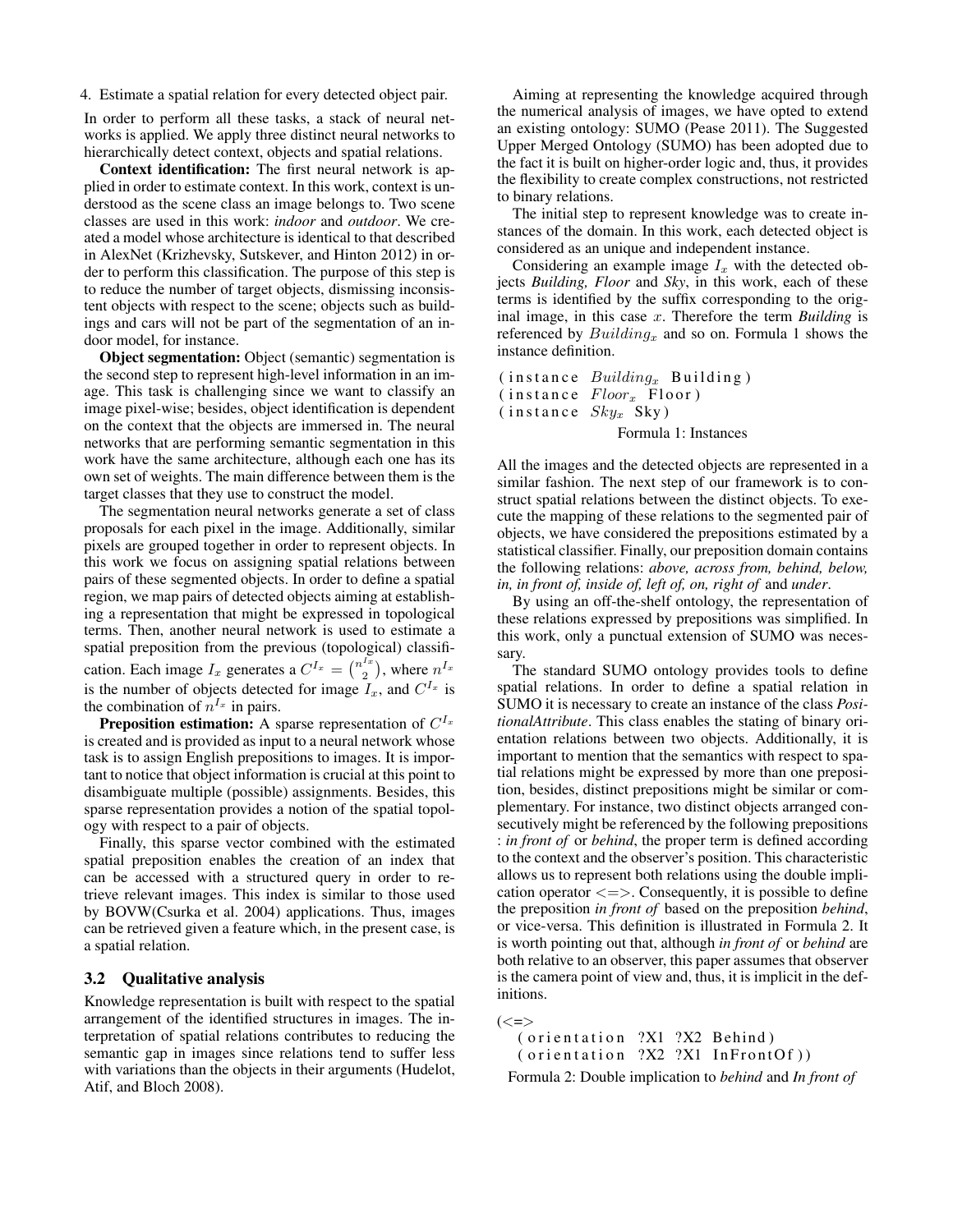Table 1: Precision-recall for scene classification.

| Scene   | Precision | Recall |       |
|---------|-----------|--------|-------|
| Indoor  | 0.86      | 0.84   | 1.829 |
| Outdoor | 0.88      | 0.90   | 2,439 |
| Overall | በ ጸ7      | 0.87   | 4.268 |

According to the nature of spatial prepositions, this procedure is applied to other relations, for instance: *under* and *above* or *left of* and *right of*. Additionally, the transitivity of relations was also used in this context whenever possible. For instance, we might infer that if there is an object  $a$ above an object  $b$  and  $b$  is above a third object  $c$ , therefore  $a$ is above c.

In conclusion, through quantitative methods, qualitative information with respect to the domain was inferred. The impact of this procedure was evaluated in the tests described in the next section.

## 4 Experiments

This section details the experiments executed in order to evaluate the proposed method. To perform the experiments, the publicly available data set SUN09 (Choi et al. 2010) was used. This data set is composed of more than 12,000 images containing various classes of objects in distinct scenes. In order to conduct the tests, two data sets of annotations for SUN09 were used. First, the data set provided by (Lan et al. 2012) (data set 1) was used, that contains annotations in the form of structured queries ( $\langle noun, preposition, noun \rangle$ ) representing two relations below and above. Second, the annotations provided in (Malinowski and Fritz 2014) (data set 2) were considered that includes eleven (11) distinct preposition classes: *above, across from, behind, below, in, in front of, inside, left, right, on* and *under*.

Overall 4,367 images were used for training and 4,317 images for testing. In these datasets there are 186,299 pairs of objects for training and 173,111 for testing, being 106 distinct objects considering data set 1 and 42 considering data set 2.

Table 2: Intersection over union.

| Scene          | Intersection Over Union % |            |  |
|----------------|---------------------------|------------|--|
|                | Context                   | No context |  |
| Outdoor        | 24.11                     | 18.60      |  |
| Indoor         | 16.57                     | 14.07      |  |
| <b>Average</b> | 22.66                     | 18.67      |  |

### 4.1 Scene classification

The scene classification part of the present proposal (identifying what we use as context: *indoor* or *outdoor* scenes) was evaluated using data set 2, with manual annotations for training and evaluation purposes. The results of this binary classification are shown in Table 1, where we can see that the overall precision and recall for each of the considered

classes was 87%, attesting for the suitability of the method applied for this task.

As described above, scene identification provides information to refine the object segmentation procedure, whose results are shown below.

#### 4.2 Object segmentation

In this part of the system evaluation, we investigate the hypothesis of whether the information provided by the scene identification (Section 4.1) improves the segmentation. According to this premise we have manually separated the objects as indoor and outdoor. The indoor objects are: *armchair, basket, bookcase, book, bottle, box, chair, closet, cupboard, curtain, desk, floor, flower, ground, mirror, plant, poster, refrigerator, seats, table, vase, wall and window*. The outdoor objects are: *airplane, balcony, bench, building, car, door, fence, gate, grass, path, road, rock, sign, sky, streetlight, tree, van, water*. According to each scene class detected we apply one or the other segmentation models (i.e. one trained with *indoor* objects or the other trained with *outdoor objects*).

The semantic segmentation model applied in this experiment was fine tunned with the weights provided by (Zhou et al. 2016). The object segmentation results are shown in Table 2. Table 2 shows all the objects in data set 2. In the leftmost column is the scene class of which the object belongs to. The second column, from left to right, is the noun that represents the object. The following two columns represent the Intersection over union (IoU) (Jaccard 1912) considering object recognition using context information or without using it (column "No context"). Considering the labeled area  $A_L$  for a given object in an scene and the segmented area  $A<sub>S</sub>$  resulting from a neural network segmentation, the Intersection over Union is the ration between the intersection of  $A<sub>S</sub>$  and  $A<sub>L</sub>$  and the union between the regions, as shown in equation 1.

$$
IoU = \frac{A_S \cap A_L}{A_S \cup A_L} \tag{1}
$$

thus, when the neural network segments exactly the same area as the label  $(A<sub>S</sub> = A<sub>L</sub>)$ , IoU = 1 and when the segmented area  $A<sub>S</sub>$  is completely different from the label area  $A_L$  ( $A_S \cap A_S = \emptyset$ ), then IoU = 0. For any situation when the segmented area overlaps with the labelled area  $(A_S \cap A_S \neq \emptyset)$  but are not equal,  $0 <$  IoU  $< 1$ .

Results show that the classification using context information had a higher IoU value overall (shown in line "Average" in Table 2). However, there were various cases in which the use of scene class information did not improve the results (such as the results related to *Armchair*, or *Bench*), this occurred due to the fact that such objects appear in both (indoor and outdoor) scenes. Thus, in these cases, assuming scene classes caused a reduction in the number of examples of some objects during the training phase.

#### 4.3 Scene classification with segmentation and ontologies

With the object-segmentation neural network presented in the previous section, a second *indoor*/*outdoor* classifier was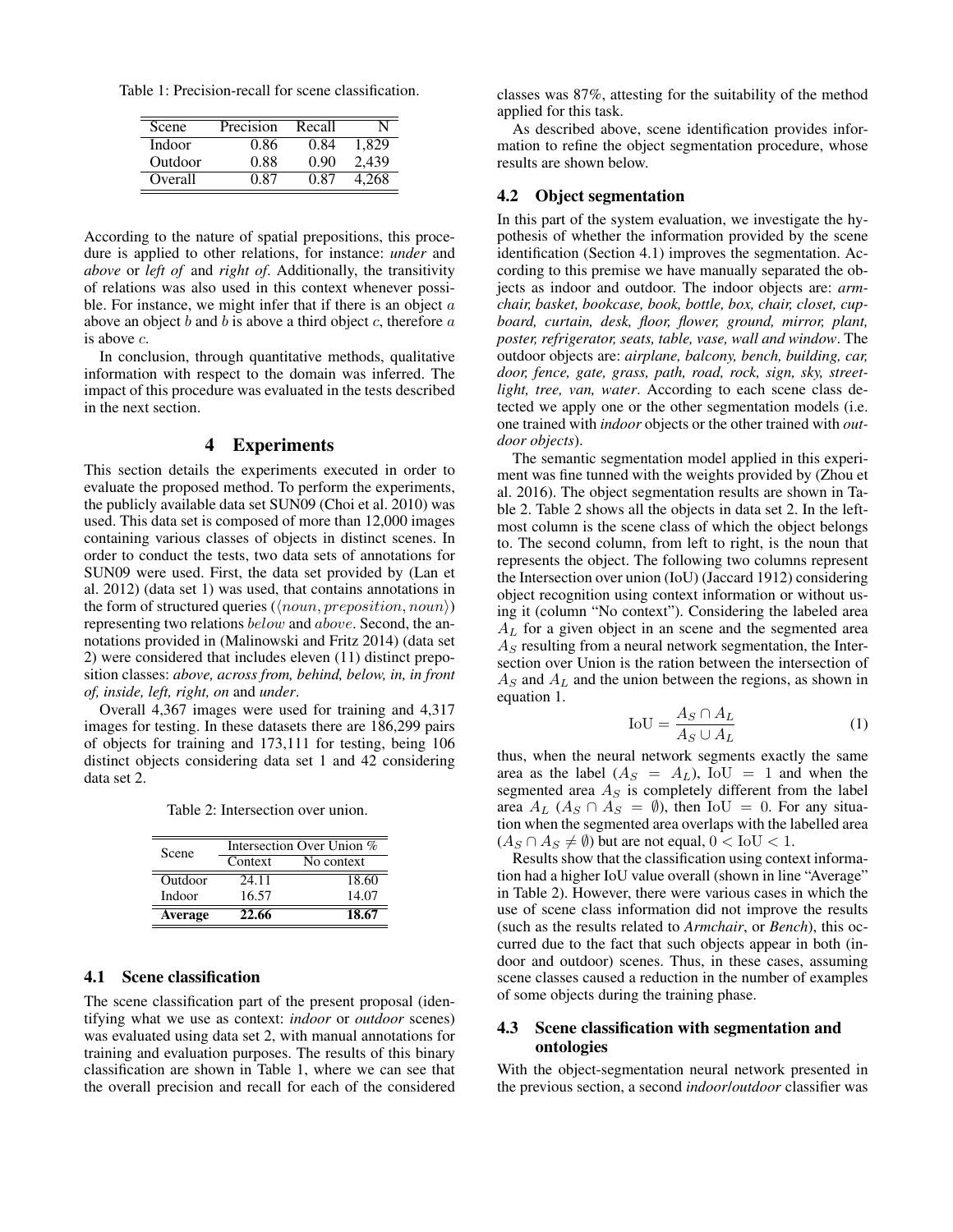tested, in which we combine low-level information of the scene with high-level information provided by the description of the objects in SUMO.

For this classifier, each of the objects presented in Section 4.2 was described in SUMO as having one of three possible classes: *indoor* (e.g., *armchair*), *outdoor* (e.g., *sky*) or *both* (for objects that are both *indoor* and *outdoor*, e.g., *chair*). The complete list of object classes and the corresponding SUMO annotations are shown in Table 3. With the same segmentation method as used in Section 4.2, the objects recognised in each of the scenes were counted and the class with the highest amount of objects present was considered to be the scene class (e.g., a scene with 2 *indoor* objects, 1 *outdoor* and 1 *both* is considered to be an *indoor* scene). Scenes where there is an equal number of *indoor* and *outdoor* objects were classified as *both*. In this case, the object rank was used in order to take into account the relevance of the object with respect to the scene classification. For instance, a scene containing an object "sky" is considered to be and outdoor scene, since there can be no sky indoors<sup>2</sup>). We considered that the following *outdoor* objects outrank any other object in the domain: *building*, *sky*, *sign*, *fence*, *grass*, *road*.

Results obtained for this combination of low-level and high-level classification are shown in Table 4 where we obtained over 98% of precision and recall. An improvement of 10 percentage points with respect to the classifier without the ontology (whose results are shown in Table 1).

From 4,268 scenes used in this experiment 44 could not be classified into any of the three classes available, since they did not contain any object, or contained only one object recognised in the class *both*. These were not accounted in Table 4.

#### 4.4 Preposition assignment

The main difficulty of assigning a preposition to a pair of objects in an image is the common overlapping of terms, i.e., there are several possible (consistent) preposition assignments to each spatial relation. In order to cope with this issue, before assigning a preposition, the topological relation between pairs of objects is classified, serving as a bridge to preposition definition. In our experiments, each image in the data set was transformed into a representation containing: *(target object, reference object)*. This representation is shown in Figure 2, Figure 2a presents the original image and the object mask is presented in Figure 2b. It is important to mention the fact that the color of the objects indicates the target object (blue) and the reference object (red).

Each image available in the data set was segmented and combined with its relative object, generating a combination of  $C_{I^x} = \binom{N_{I^x}}{2}$  for images  $I^x$  and segmented objects  $N_{I^x}$ for the image. Every image generated from  $C_{I^x}$  was classified according to the spatial preposition related to the reference and target objects. In this test we have used data set 2 with 11 spatial prepositions.

Table 3: Objects' classes and SUMO annotation

| Object          | Class        | <b>SUMO</b> Annotation         |
|-----------------|--------------|--------------------------------|
| Background      | <b>Both</b>  | (subclass Background Both)     |
| Airplane        | Outdoor      | (subclass Airplane Outdoor)    |
| Armchair        | Indoor       | (subclass Armchair Indoor)     |
| Balcony         | Outdoor      | (subclass Balcony Outdoor)     |
| <b>Basket</b>   | Indoor       | (subclass Basket Indoor)       |
| Bench           | Outdoor      | (subclass Bench Outdoor)       |
| <b>Bookcase</b> | Indoor       | (subclass Bookcase Indoor)     |
| <b>Books</b>    | Indoor       | (subclass Books Indoor)        |
| <b>Bottle</b>   | Indoor       | (subclass Bottle Indoor)       |
| <b>Box</b>      | Indoor       | (subclass Box Indoor)          |
| Building        | Outdoor      | (subclass Building Outdoor)    |
| Car             | Outdoor      | (subclass Car Outdoor)         |
| Chair           | Indoor       | (subclass Chair Indoor)        |
| Closet          | Indoor       | (subclass Closet Indoor)       |
| Cupboard        | Indoor       | (subclass Cupboard Indoor)     |
| Curtain         | Indoor       | (subclass Curtain Indoor)      |
| Desk            | Indoor       | (subclass Desk Indoor)         |
| Door            | <b>Both</b>  | (subclass Door Both)           |
| Fence           | Outdoor      | (subclass Fence Outdoor)       |
| Floor           | Indoor       | (subclass Floor Indoor)        |
| Flower          | <b>Both</b>  | (subclass Flower Both)         |
| Gate            | <b>Both</b>  | (subclass Gate Both)           |
| Grass           | Outdoor      | (subclass Grass Outdoor)       |
| Ground          | Outdoor      | (subclass Ground Outdoor)      |
| Mirror          | Indoor       | (subclass Mirror Indoor)       |
| Path            | Outdoor      | (subclass Path Outdoor)        |
| Plant           | Both         | (subclass Plant Both)          |
| Poster          | Indoor       | (subclass Poster Indoor)       |
| Refrigerator    | Indoor       | (subclass Refrigerator Indoor) |
| Road            | Outdoor      | (subclass Road Outdoor)        |
| Rock            | Outdoor      | (subclass Rock Outdoor)        |
| Seats           | Indoor       | (subclass Seats Indoor)        |
| Sign            | Outdoor      | (subclass Sign Outdoor)        |
| Sky             | Outdoor      | (subclass Sky Outdoor)         |
| Streetlight     | Outdoor      | (subclass Streetlight Outdoor) |
| Table           | Indoor       | (subclass Table Indoor)        |
| Tree            | Outdoor      | (subclass Tree Outdoor)        |
| Van             | Outdoor      | (subclass Van Outdoor)         |
| Vase            | Indoor       | (subclass Vase Indoor)         |
| Wall            | Indoor       | (subclass Wall Indoor)         |
| Water           | <b>B</b> oth | (subclass Water Both)          |
| Window          | <b>B</b> oth | (subclass Window Both)         |

Table 5 shows the precision, recall and f-measure for each of the tested prepositions, where the right-most column is the number of tested samples. The overall values are exhibited in the last line: for the 4,953 relations tested, the system reached an overall precision of 0.75 with a recall of 0.75 and a f-measure of 0.71.

Next section compares the performance of IRRA with other state-of-the-art methods in the task of image retrieval from structured queries.

#### 4.5 Retrieval evaluation

In order to evaluate image retrieval using IRRA, the annotations provided by (Lan et al. 2012) were used. To the best of our knowledge, this is the only available data set that maps spatial relations to objects detected in images. We have

 $2$ In this experiment, a window is recognised as a single object, therefore no other object can be perceived within its contours.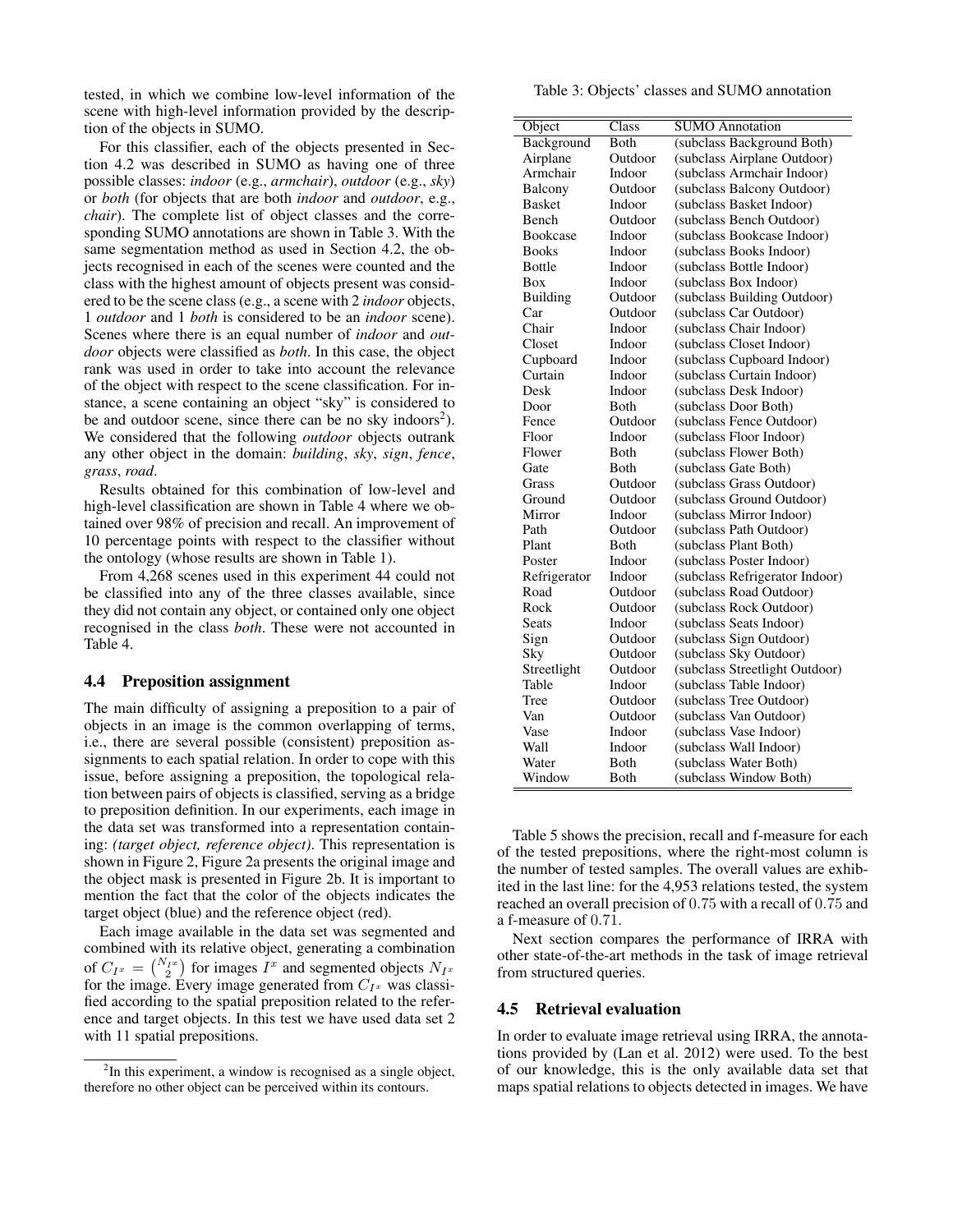Table 4: Precision-recall for classification with ontology.

| Scene   | Precision | Recall |       |
|---------|-----------|--------|-------|
| Indoor  | () 98     | 0.98   | 1.813 |
| Outdoor | O 99      | 0.98   | 2,463 |
| Overall | ) QQ      |        |       |

Table 5: Precision, recall and f-measure for the estimated prepositions.

| Preposition   | precision | recall | f-measure | $\boldsymbol{n}$ |
|---------------|-----------|--------|-----------|------------------|
| Above         | 0.76      | 0.58   | 0.66      | 166              |
| Across from   | 1.00      | 0.03   | 0.06      | 387              |
| <b>Behind</b> | 0.65      | 0.62   | 0.63      | 329              |
| <b>Below</b>  | 0.84      | 0.79   | 0.81      | 361              |
| In.           | 0.59      | 0.84   | 0.69      | 475              |
| In front of   | 0.55      | 0.69   | 0.61      | 317              |
| Inside of     | 0.00      | 0.00   | 0.00      | 65               |
| Left of       | 0.01      | 0.01   | 0.01      | 187              |
| On            | 0.60      | 0.77   | 0.67      | 208              |
| Right of      | 0.00      | 0.00   | 0.00      | 59               |
| Under         | 0.87      | 0.98   | 0.93      | 2,399            |
| Overall       | 0.75      | 0.75   | 0.71      | 4,953            |

tested our method against all the structured query types proposed in (Lan et al. 2012). The structured queries contain a *noun*, e.g. *pedestrians*, or a *relation* set expressed by a triple in the form *(noun, preposition, and noun)*, e. g. *"car on the road"*. The available structures are represented as: *Structure a (Sa)*, which contains only a relation set, for instance, *"car on road"*; *Structure b (Sb)* contains a relation set and a noun, e.g, *"car on road, pedestrians"*; *Structure c (Sc)* contains two relation sets, e.g., *"car on road, sky above building"*; *Structure d (Sd)* contains two relation sets and a noun, e.g., *"car on road, sky above building, pedestrians"*; *Structure e (Se)* contains three relation sets, e.g., *"car on road, sky above building, books inside of bookcase"*.

Figure 3 illustrates the obtained results and also displays a comparison with other approaches using the same data set. Only recall is presented since this is the measurement used in (Lan et al. 2012). According to Figure 3 it is possible to observe that IRRA outperforms the other methods in all the structured queries considered.

Analyzing IRRA results alone, we can see that in larger queries that do not include single objects (in scenarios *Sc* and *Se*, for instance), IRRA's performance is not as good as in other scenarios. This behavior occurs due the fact that, when answering a query such as *Sc* or *Se*, segmentation or preposition detection errors are propagated to the retrieval task.

We have also evaluated the retrieval by using the second data set which has a larger set of prepositions. In this setting IRRA achieved a retrieval with mean average precision (mAP) of 53.95, outperforming the recent results reported in (Malinowski and Fritz 2014). The superior performance of IRRA with respect to other (competing) methods is explained by the fact that IRRA uses the various relations ex-



(a) Original.



(b) Object mask.

Figure 2: Topology representation with highlighted objects.

isting in an image in the retrieval task.

#### 4.6 Ontology expansion

The queries executed in the tests above were strictly unidirectional due to the fact that there is no high-level reasoning with respect to the spatial arrangement of the items in the document collection. To address this issue, we investigated the application of reasoning using SUMO.

We extended the annotations in (Malinowski and Fritz 2014) with the aim to infer new relations derived from the original relations that were manually annotated. Through the use of the SUMO ontology we extended the system's knowledge about the relations in order to evaluate spatial prepositions that were not obtained by the quantitative analysis processes.

In order to evaluate this method, distinct queries were proposed, but keeping the same information to be retrieved from the set of images. To accomplish this task inverse relations were applied. For instance, for two objects  $(x, y)$  and the query (*x*-above-*y*), we also evaluated the retrieval for (*y*below- $x$ ) against the same annotation for above as used in the original query.

The instanciation of the whole ontology with SUN09 data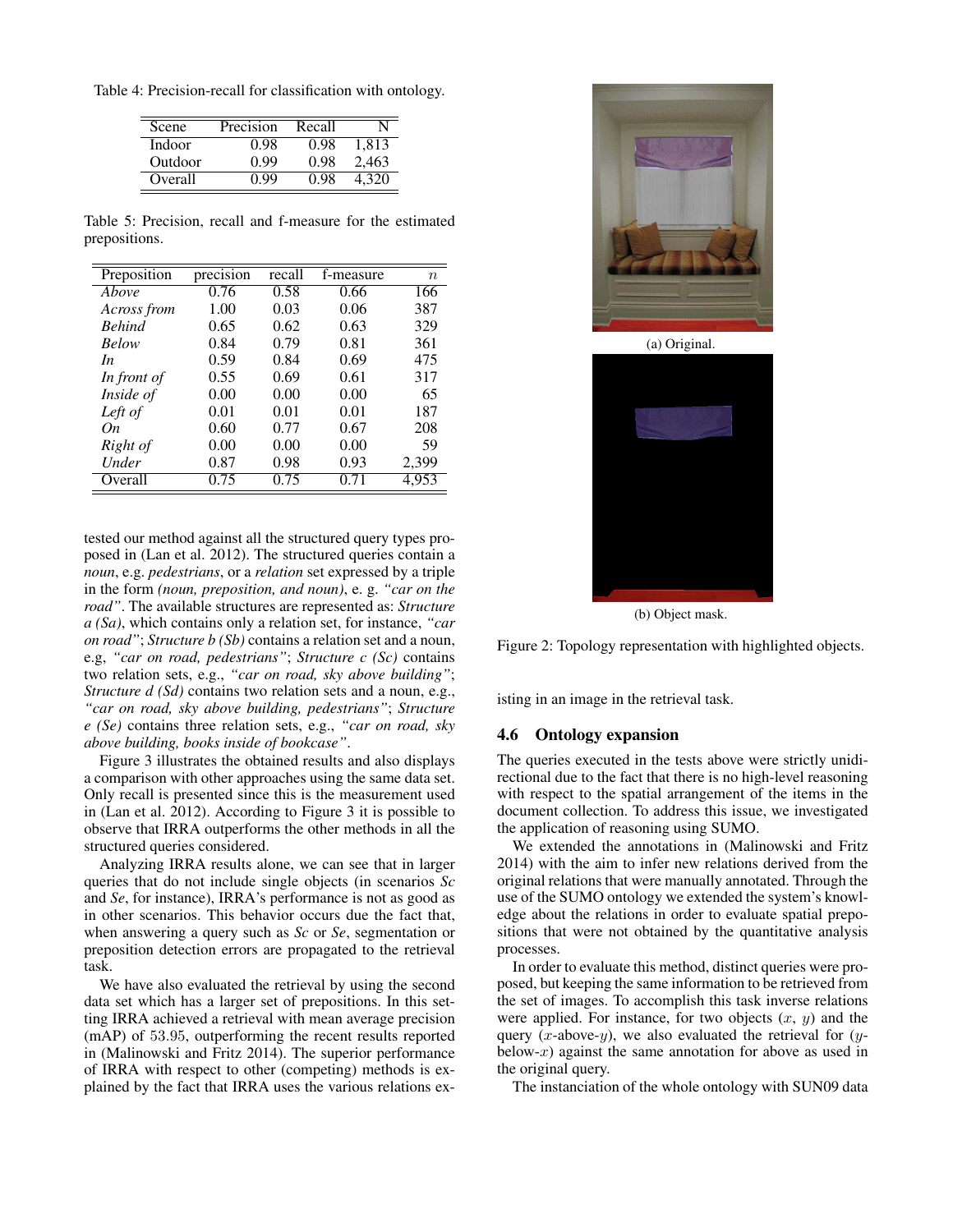

Figure 3: Comparison with other approaches.

generated more than 13, 000 terms with respect to the images and objects, and more than 18, 000 formulas referencing the created relations. The retrieval task based on the new set of queries was performed by evaluating every image using the E first-order logic theorem prover (Schulz 2013). Although SUMO is defined in a higher-order logic, we were able to achieve our goals with just the first-order logic content of the theory in this work, which allowed us to use a first-order logic prover.

Every image was tested using the new annotated queries, the mAp achieved in this case was 41.60, whereas he original set for these prepositions obtained a mAp of 51. The decrease in performance observed with the extended set of relations (in contrast with the original) was due to the fact that, by increasing the size of the knowledge base, errors were possibly included in the process, whose detection becomes increasingly complex to perform (Pease 2011).

#### 5 Discussion

This paper proposed a framework for image retrieval based on an ensemble of neural networks and spatial relations defined over an ontology. The proposed method decomposes the image in distinct levels in order to classify objects and their spatial relations in static scenes. The retrieval of an image is than done by specifying the existence of objects and spatial relations between two objects (e.g., "car on road, pedestrians" is a possible sentence to use to retrieve an image).

Although the number of objects and relations seems to be small (42 objects and 11 relations), the number of images used is over 9,000 and since a scene is divided in relations between objects in it, it can be used for training more than one relation and/or terms, thus over 186,000 pairs of objects in training and 173,000 for testing were generated. This re-

sulted in more than 13,000 terms and 18,000 formulas for the ontology.

Results on preposition classification also show that the method proposed in this paper outperforms previous work in the retrieval of images using spatial relations, however, it did not perform as well as expected in the following cases: *across from, inside of, left of, right of*. This problem was probably due to the distinct competing prepositions that could be equally applied to the scenes in these cases. A deeper investigation of how to represent the object pairs in order to enhance the estimation of their spatial preposition is a task for future work. It is also within our future interests to augment the set of relations covered by the system, relaxing the present restriction to binary relations.

When classifying an image as an *indoor* or *outdoor* scene using ontology, it is possible to specify an objects class, e.g., (subclass Sky Outdoor) or describe it in relation to another object, e.g., (subclass Armchair Chair), making it easier to add new objects to the classifier and to reason about their properties than it is to train a new deep learning method to classify new objects in the database. As a result, an increase of 10 percentage points was observed in the results when using the ontology to classify object's class found in the outputs of the neural networks, suggesting a successful combination of a knowledge representation tool with a state-ofthe-art machine learning algorithm with virtually no learning or classification running time increase.

## 6 Conclusion

This work investigated the semantic gap that exists in content-based image retrieval by introducing an approach that establishes relations between objects in images by means of spatial arrangements. The method proposed in this paper, called Image Retrieval using Region Analysis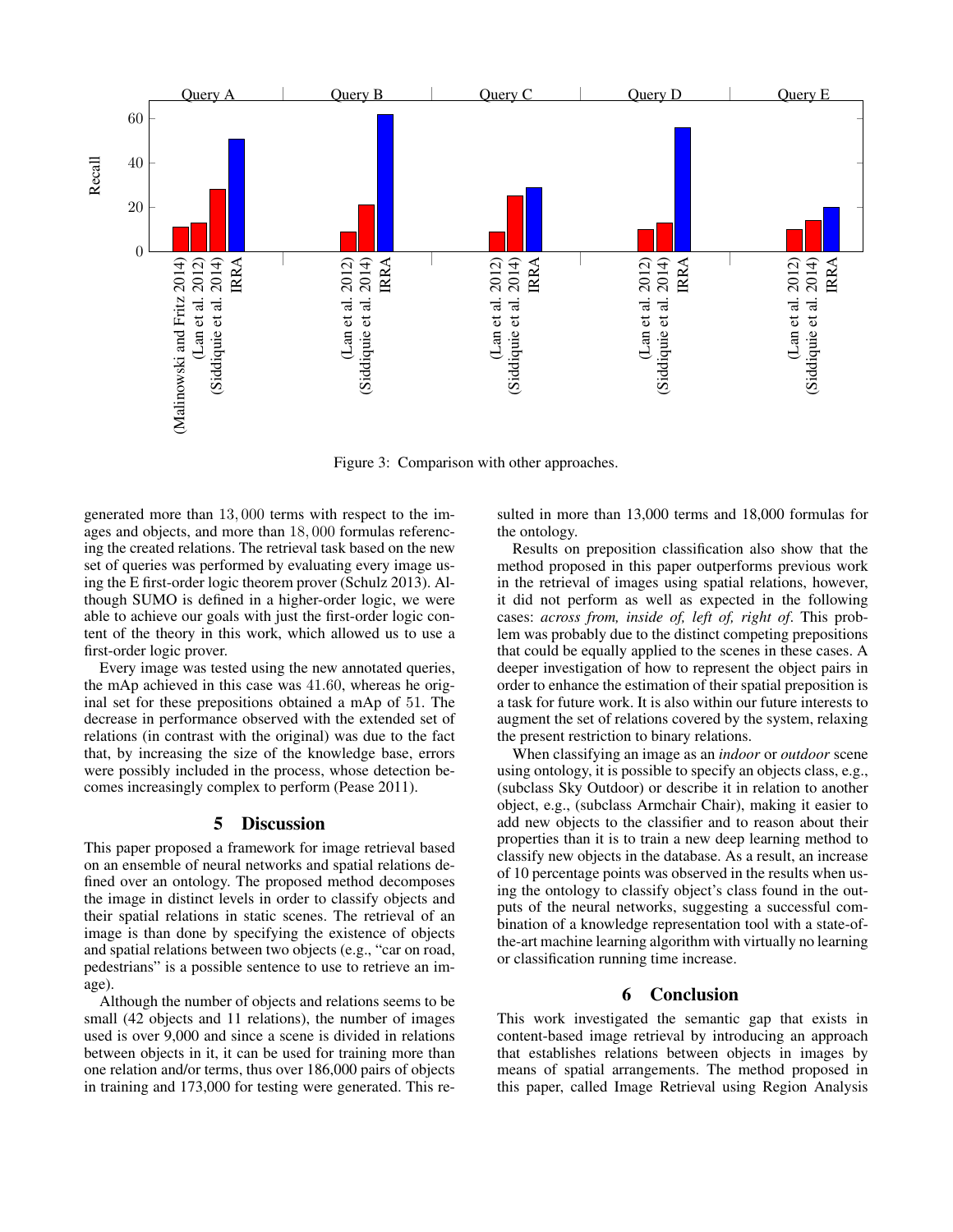(IRRA), starts by decomposing images with respect to pairs of objects, where each pair is also combined with a spatial relation. Each spatial relation is related to a spatial preposition expressed in natural language. IRRA was evaluated on a public data set, whose results show that our approach outperforms previous (recent) work in the retrieval of images using spatial relations.

Results showed that by combining SUMO's high-level description of objects with the output of a machine learning classifier, it is possible to increase in 10 percentage points the precision and recall of such classifier when the scene classification is uncertain. Although this increase is achieved with almost no increase in running time, there as still some scenes that could not be classified for the lack of context regarding the objects found in the image.

We believe that the proposed framework has two compelling applications. The first is to improve statistical classifiers, following an approach similar to (Chen, Shrivastava, and Gupta 2014), where new samples are evaluated before inserting them into the knowledge base. The second is the possibility to include abstractions (in terms of high-level relations, spatial or not) to static data sets in order to enhance image retrieval tasks.

# Acknowledgements

Danilo Nunes was partially supported by CAPES (grant 5131024). Leonardo Anjoletto Ferreira acknowledges that this study was financed in part by the Coordenação de Aperfeicoamento de Pessoal de Nível Superior – Brasil (CAPES) – Finance Code 001 and also from FAPESP-IBM (grant 2016/18792-9). Paulo Santos acknowledges support from FAPESP-IBM (grant 2016/18792-9).

#### References

Bloch, I.; Hudelot, C.; and Atif, J. 2007. On the interest of spatial relations and fuzzy representations for ontologybased image interpretation. In *Proceedings of the 7th International Conference on Advances in Pattern Recognition*, ICAPR'07, 15–25. Kolkata, India: ICAPR.

Chen, X.; Shrivastava, A.; and Gupta, A. 2014. Enriching visual knowledge bases via object discovery and segmentation. *Computer Vision and Pattern Recognition*.

Choi, M. J.; Lim, J. J.; Torralba, A.; and Willsky, A. S. 2010. Exploiting hierarchical context on a large database of object categories. In *2010 IEEE Comp. Soc. Conference on Computer Vision and Pattern Recognition*, 129–136.

Csurka, G.; Dance, C. R.; Fan, L.; Willamowski, J.; and Bray, C. 2004. Visual categorization with bags of keypoints. In *Workshop on Statistical Learning in Computer Vision, ECCV*, 1–22.

Dai, B.; Zhang, Y.; and Lin, D. 2017. Detecting visual relationships with deep relational networks. In *The IEEE Conference on Computer Vision and Pattern Recognition (CVPR)*.

Girshick, R.; Donahue, J.; Darrell, T.; and Malik, J. 2014. Rich feature hierarchies for accurate object detection and semantic segmentation. In *Proc. of the 2014 IEEE Conference* *on Computer Vision and Pattern Recognition*, CVPR '14, 580–587. Washington, DC, USA: IEEE Computer Society.

Gould, S.; Fulton, R.; and Koller, D. 2009. Decomposing a scene into geometric and semantically consistent regions. In *2009 IEEE 12th International Conference on Computer Vision*, 1–8.

Hare, J. S.; Sinclair, P.; Lewis, P. H.; Martinez, K.; Enser, P. G.; and Sandom, C. J. 2006. Bridging the semantic gap in multimedia information retrieval: Top-down and bottom-up approaches. In *3rd Euro. Semantic Web Conference*, volume 187.

Hudelot, C.; Atif, J.; and Bloch, I. 2008. Fuzzy spatial relation ontology for image interpretation. *Fuzzy Sets Syst.* 159(15):1929–1951.

Jaccard, P. 1912. The distribution of the flora in the alpine zone. 1. *New phytologist* 11(2):37–50.

Krizhevsky, A.; Sutskever, I.; and Hinton, G. E. 2012. Imagenet classification with deep convolutional neural networks. In *Proc. of the 25th International Conference on Neural Information Processing Systems*, NIPS'12, 1097– 1105.

Lan, T.; Yang, W.; Wang, Y.; and Mori, G. 2012. Image retrieval with structured object queries using latent ranking svm. In *Proceedings of the 12th European Conference on Computer Vision - Volume Part VI*, ECCV'12, 129–142. Berlin, Heidelberg: Springer-Verlag.

Lehmann, J., and Vöelker, J. 2014. An introduction to ontology learning. In Lehmann, J., and Vöelker, J., eds., Per*spectives on Ontology Learning*. AKA Heidelberg. ix–xvi.

Lu, C.; Krishna, R.; Bernstein, M.; and Fei-Fei, L. 2016. Visual relationship detection with language priors. In *European Conference on Computer Vision*.

Mai, L.; Jin, H.; Lin, Z.; Fang, C.; Brandt, J.; and Liu, F. 2017. Spatial-semantic image search by visual feature synthesis. In *The IEEE Conference on Computer Vision and Pattern Recognition (CVPR)*.

Malinowski, M., and Fritz, M. 2014. A pooling approach to modelling spatial relations for image retrieval and annotation. *arXiv:1411.5190 [cs.CV]*.

Niles, I., and Pease, A. 2001. Towards a standard upper ontology. In *Proceedings of the International Conference on Formal Ontology in Information Systems - Volume 2001*, FOIS '01, 2–9. New York, NY, USA: ACM.

Pease, A. 2011. *Ontology: A Practical Guide*. Angwin, CA: Articulate Software Press.

Philbin, J.; Sivic, J.; and Zisserman, A. 2008. Object mining using a matching graph on very large image collections. In *Proceedings of the 2008 Sixth Indian Conference on Computer Vision, Graphics & Image Processing*, ICVGIP '08, 738–745. Washington, DC, USA: IEEE Computer Society.

Sankat, M.; Thakur, R. S.; and Jaloree, S. 2016. *Semi-Automatic Ontology Design for Educational Purposes*. Hershey, PA, USA: IGI Global. 124–142.

Schulz, S. 2013. System Description: E 1.8. In McMillan, K.; Middeldorp, A.; and Voronkov, A., eds., *Proc. of the 19th LPAR, Stellenbosch*, volume 8312 of *LNCS*. Springer.